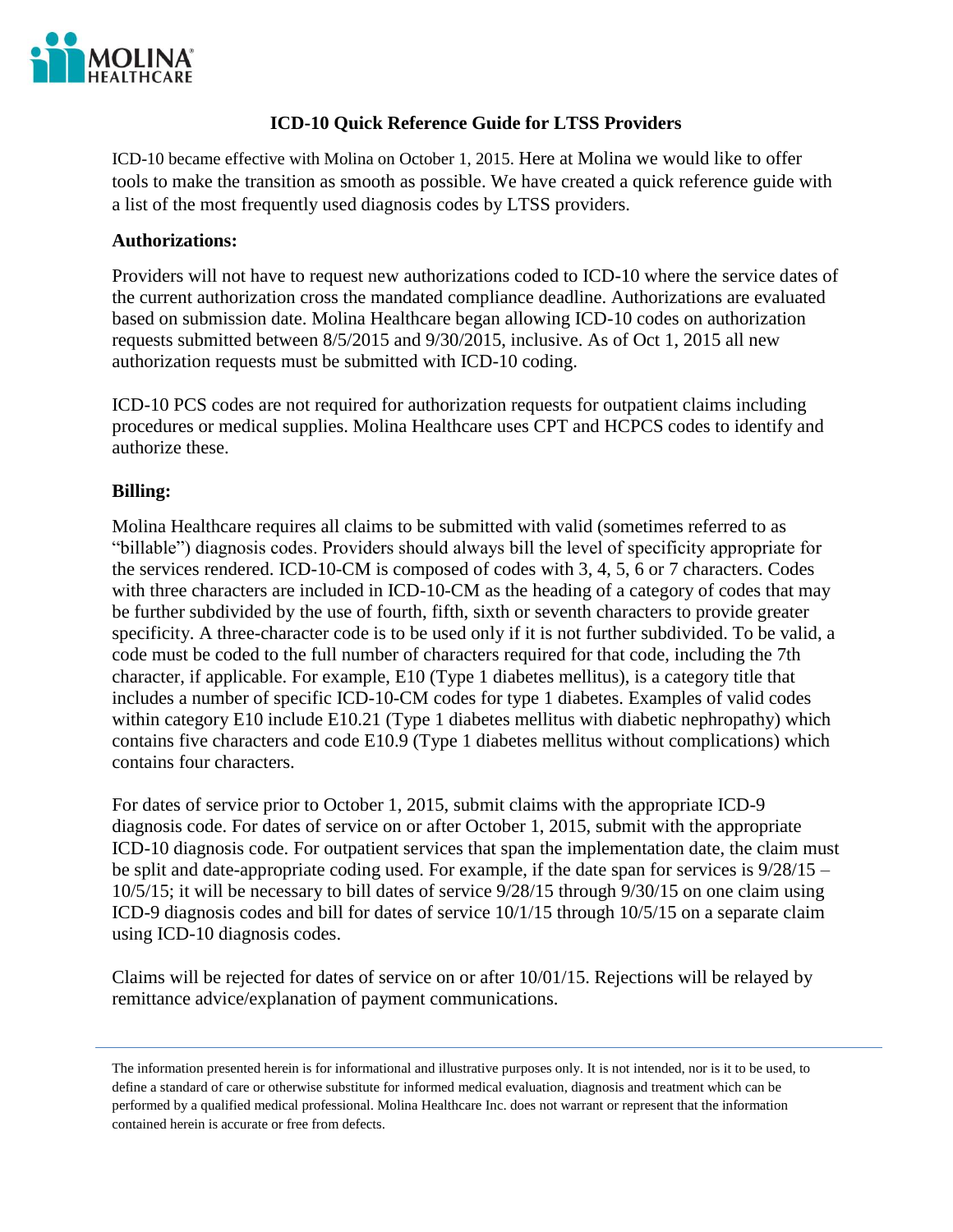

## **Additional ICD-10 Resources:**

- CMS ICD-10 guidance http://www.roadto10.org/
- Easy lookup of the new American ICD-10-CM (diagnosis) and ICD-10-PCS (procedure) medical billing codes at <http://www.icd10data.com/>
- Molina Healthcare's website provider updates [http://www.molinahealthcare.com/providers/common/medicaid/hipaa/Pages/codesets](http://www.molinahealthcare.com/providers/common/medicaid/hipaa/Pages/codesets.aspx) [.aspx](http://www.molinahealthcare.com/providers/common/medicaid/hipaa/Pages/codesets.aspx)

The list below is an example of the most commonly used ICD-10 codes on claims submitted by LTSS providers. Diagnoses should be given based on thorough assessment of member's condition, comorbidities and driving cause(s).

| ICD-9                     |                                                           | $ICD-10$          |                                                                      |
|---------------------------|-----------------------------------------------------------|-------------------|----------------------------------------------------------------------|
| Dx.                       | <b>ICD-9 Description</b>                                  | Dx.               | <b>ICD-10 Description</b>                                            |
| 401.1<br>401.0            | Essential hypertension, benign                            | 110               | <b>Essential Primary Hypertension</b>                                |
| 530.81                    | <b>Esophageal Reflux</b>                                  | K21.9             | <b>GERD</b> Without Esophagitis                                      |
| 728.87                    | <b>Muscle Weakness - General</b>                          | M62.81            | Muscle Weakness (Generalized)                                        |
| 296.20<br>311             | Major depressive disorder, single<br>episode, unspecified | F32.9             | Major depressive disorder, single<br>episode, unspecified            |
| 250.00                    | Type 2 diabetes mellitus without<br>complications         | E11.9             | Type 2 DM Without Complications                                      |
| 272.40                    | Hyperlipidemia NEC/NOS                                    | E78.5             | Hyperlipidemia unspecified                                           |
| 294.20                    | Senile dementia uncomplicated                             | F03.90            | <b>Unspecified Dementia without</b><br><b>Behavioral Disturbance</b> |
| 285.90                    | Anemia NOS                                                | D64.9             | Anemia, Unspecified                                                  |
| 719.70                    | Difficulty in walking                                     | R <sub>26.2</sub> | Difficulty in Walking, Not elsewhere<br>classified                   |
| 300.00                    | <b>Anxiety state NOS</b>                                  | F41.9             | Anxiety Disorder, unspecified                                        |
| 496<br>491.20<br>493.20   | Chronic Airway Obstruct NEC                               | J44.9             | <b>COPD</b> Unspecified                                              |
| 414.01<br>414.00<br>429.2 | Coronary ASHD native vessel                               | I25.10            | ASHD of Native CA without angina<br>pectoris                         |
| 244.90                    | <b>Hypothyroidism NOS</b>                                 | E03.9             | Hypothyroidism, Unspecified                                          |

# **Commonly Used Diagnosis Codes for LTSS Claims ICD-9 to ICD-10 Crosswalk\***

The information presented herein is for informational and illustrative purposes only. It is not intended, nor is it to be used, to define a standard of care or otherwise substitute for informed medical evaluation, diagnosis and treatment which can be performed by a qualified medical professional. Molina Healthcare Inc. does not warrant or represent that the information contained herein is accurate or free from defects.